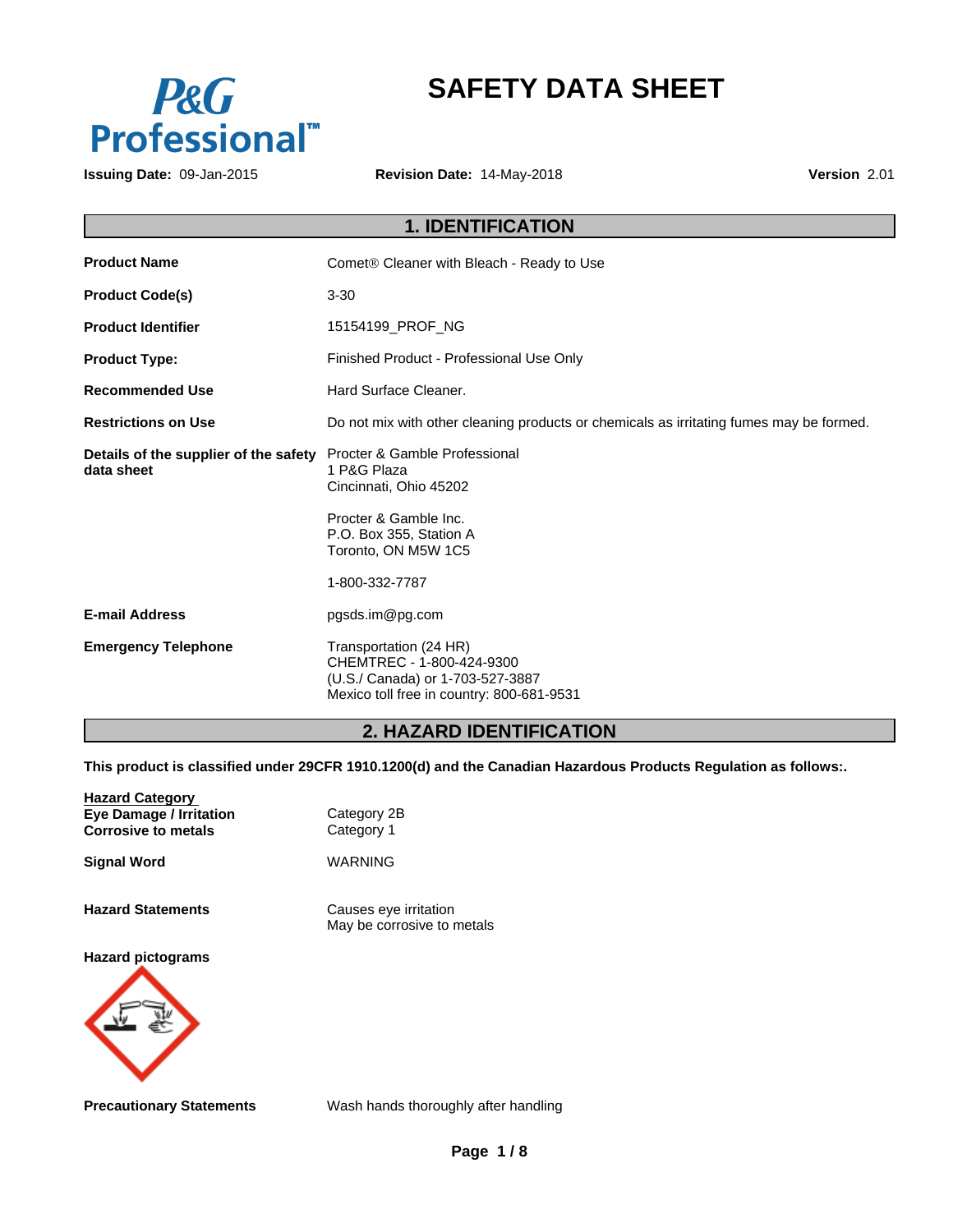**Revision Date:** 14-May-2018

|                                               | Keep only in original container<br>Do not mix with other cleaning products or chemicals as irritating fumes may be formed                                                                                                                                                                      |
|-----------------------------------------------|------------------------------------------------------------------------------------------------------------------------------------------------------------------------------------------------------------------------------------------------------------------------------------------------|
| <b>Precautionary Statements -</b><br>Response | IF IN EYES: Rinse cautiously with water for several minutes. Remove contact lenses, if<br>present and easy to do. Continue rinsing<br>If eye irritation persists: Get medical advice/attention<br>IF SWALLOWED:<br>Drink 1 or 2 glasses of water<br>Absorb spillage to prevent material damage |
|                                               |                                                                                                                                                                                                                                                                                                |

**Precautionary Statements - Storage** Store in corrosive resistant container

**Precautionary Statements - Disposal**Dispose of contents/container in accordance with local regulation

**Hazards not otherwise classified (HNOC)** None

## **3. COMPOSITION/INFORMATION ON INGREDIENTS**

**Ingredients are listed according to 29CFR 1910.1200 Appendix D and the Canadian Hazardous Products Regulation**

| <b>Chemical Name</b>                                            | <b>Synonyms</b>          | <b>Trade Secret</b> | <b>CAS-No</b>  | Weight-% |
|-----------------------------------------------------------------|--------------------------|---------------------|----------------|----------|
| Sulfuric acid, monooctyl ester, sodium Sulfuric acid, monooctyl |                          | Yes                 | 142-31-4       | $1 - 5$  |
| salt (1:1)                                                      | ester, sodium salt (1:1) |                     |                |          |
| Sulfuric acid monododecyl ester                                 | Sulfuric acid            | Yes                 | $151 - 21 - 3$ | $1 - 5$  |
| sodium salt (1:1)                                               | monododecyl ester        |                     |                |          |
|                                                                 | sodium salt (1:1)        |                     |                |          |
| Sodium hypochlorite                                             | Hypochlorous acid,       | Yes                 | 7681-52-9      | $1 - 5$  |
|                                                                 | sodium salt (1:1)        |                     |                |          |

**Additional information** Actual concentrations withheld as trade secret in accordance with Canadian HPR

## **4. FIRST AID MEASURES**

#### **First aid measures for different exposure routes**

| Eye contact                                           | Rinse with plenty of water. Get medical attention immediately if irritation persists.                          |
|-------------------------------------------------------|----------------------------------------------------------------------------------------------------------------|
| <b>Skin contact</b>                                   | Rinse with plenty of water. Get medical attention if irritation develops and persists.                         |
| <b>Ingestion</b>                                      | Drink 1 or 2 glasses of water. Do NOT induce vomiting. Get medical attention immediately if<br>symptoms occur. |
| <b>Inhalation</b>                                     | Move to fresh air. If symptoms persist, call a physician.                                                      |
| Most important symptoms/effects,<br>acute and delayed | None under normal use conditions.                                                                              |
|                                                       |                                                                                                                |

**F. Indication of immediate medical attention and special treatment needed, if necessary**

**Notes to Physician** Treat symptomatically.

# **5. FIRE-FIGHTING MEASURES**

**Suitable extinguishing media** Dry chemical, CO 2, alcohol-resistant foam or water spray. **Unsuitable Extinguishing Media** None.

**Special hazard** None known.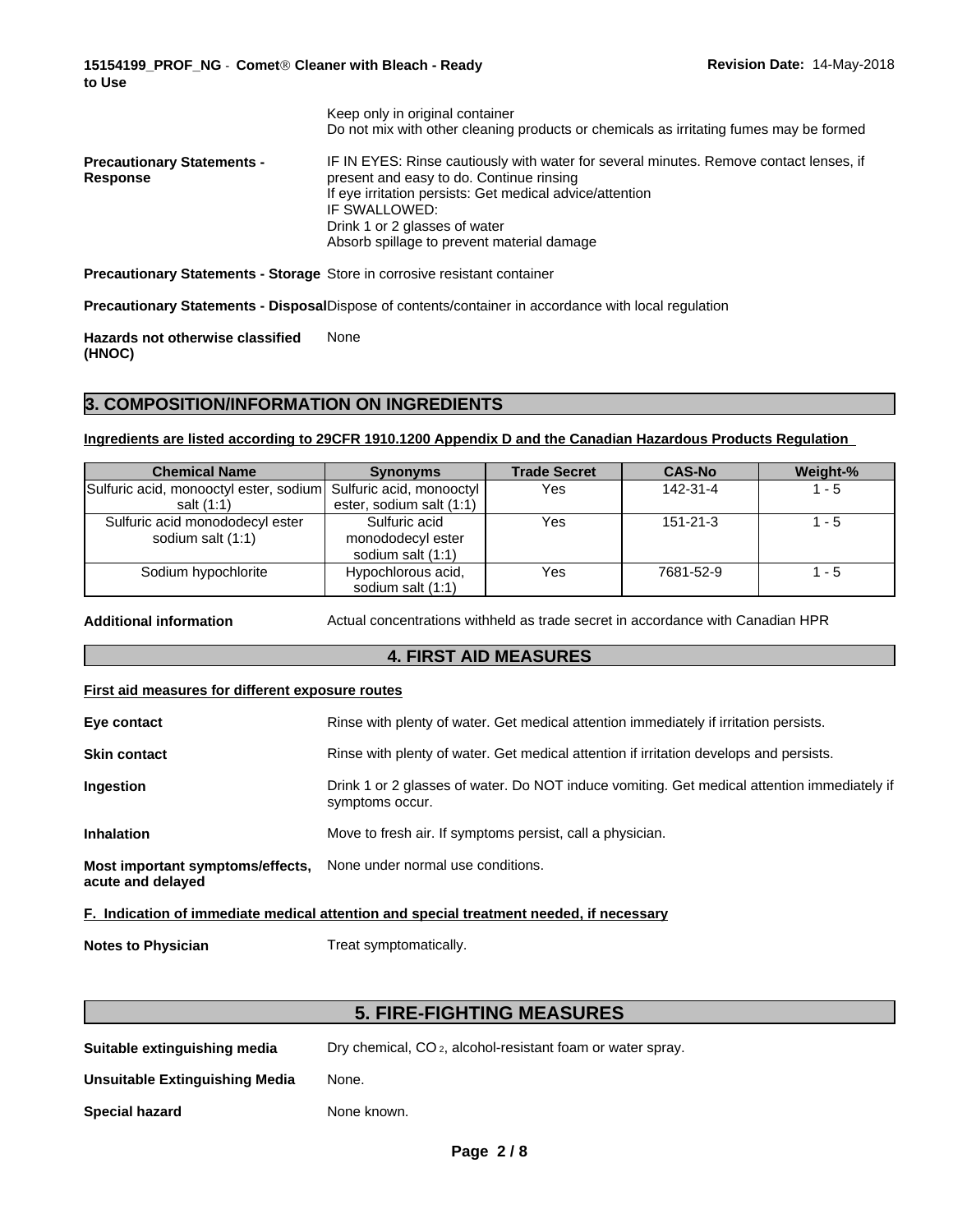**Special protective equipment for fire-fighters**

As in any fire, wear self-contained breathing apparatus pressure-demand, MSHA/NIOSH (approved or equivalent) and full protective gear.

**Specific hazards arising from the chemical** None.

# **6. ACCIDENTAL RELEASE MEASURES**

|                                                              | Personal precautions, protective equipment and emergency procedures                                                                                                                                                                   |  |  |  |  |
|--------------------------------------------------------------|---------------------------------------------------------------------------------------------------------------------------------------------------------------------------------------------------------------------------------------|--|--|--|--|
| <b>Personal precautions</b>                                  | Use personal protective equipment. Do not get in eyes, on skin, or on clothing.                                                                                                                                                       |  |  |  |  |
| Advice for emergency responders                              | Use personal protective equipment as required.                                                                                                                                                                                        |  |  |  |  |
| Methods and materials for containment and cleaning up        |                                                                                                                                                                                                                                       |  |  |  |  |
| <b>Methods for containment</b>                               | Absorb with earth, sand or other non-combustible material and transfer to containers for<br>later disposal.                                                                                                                           |  |  |  |  |
| Methods for cleaning up                                      | Contain spillage, and then collect with non-combustible absorbent material, (e.g. sand,<br>earth, diatomaceous earth, vermiculite) and place in container for disposal according to<br>local / national regulations (see section 13). |  |  |  |  |
|                                                              | 7. HANDLING AND STORAGE                                                                                                                                                                                                               |  |  |  |  |
| <b>Precautions for safe handling</b>                         |                                                                                                                                                                                                                                       |  |  |  |  |
| Advice on safe handling                                      | Use personal protective equipment as required. Keep container closed when not in use.<br>Never return spills in original containers for re-use. Keep out of the reach of children.                                                    |  |  |  |  |
| Conditions for safe storage, including any incompatibilities |                                                                                                                                                                                                                                       |  |  |  |  |
| <b>Storage Conditions</b>                                    | Keep containers tightly closed in a dry, cool and well-ventilated place. Store in corrosive<br>resistant container.                                                                                                                   |  |  |  |  |
| Incompatible products                                        | Do not mix with other cleaning products or chemicals as irritating fumes may be formed.                                                                                                                                               |  |  |  |  |
|                                                              | 8. EXPOSURE CONTROLS/PERSONAL PROTECTION                                                                                                                                                                                              |  |  |  |  |
| <b>Control parameters</b>                                    |                                                                                                                                                                                                                                       |  |  |  |  |
| <b>Exposure Guidelines</b>                                   | No exposure limits noted for ingredient(s).                                                                                                                                                                                           |  |  |  |  |
| <b>Exposure controls</b>                                     |                                                                                                                                                                                                                                       |  |  |  |  |
| <b>Engineering Measures</b>                                  | Distribution, Workplace and Household Settings:<br>Ensure adequate ventilation                                                                                                                                                        |  |  |  |  |
|                                                              | Product Manufacturing Plant (needed at Product-Producing Plant ONLY):<br>Where reasonably practicable this should be achieved by the use of local exhaust<br>ventilation and good general extraction                                  |  |  |  |  |
| <b>Personal Protective Equipment</b>                         |                                                                                                                                                                                                                                       |  |  |  |  |
| <b>Eye Protection</b>                                        | Distribution, Workplace and Household Settings:<br>No special protective equipment required                                                                                                                                           |  |  |  |  |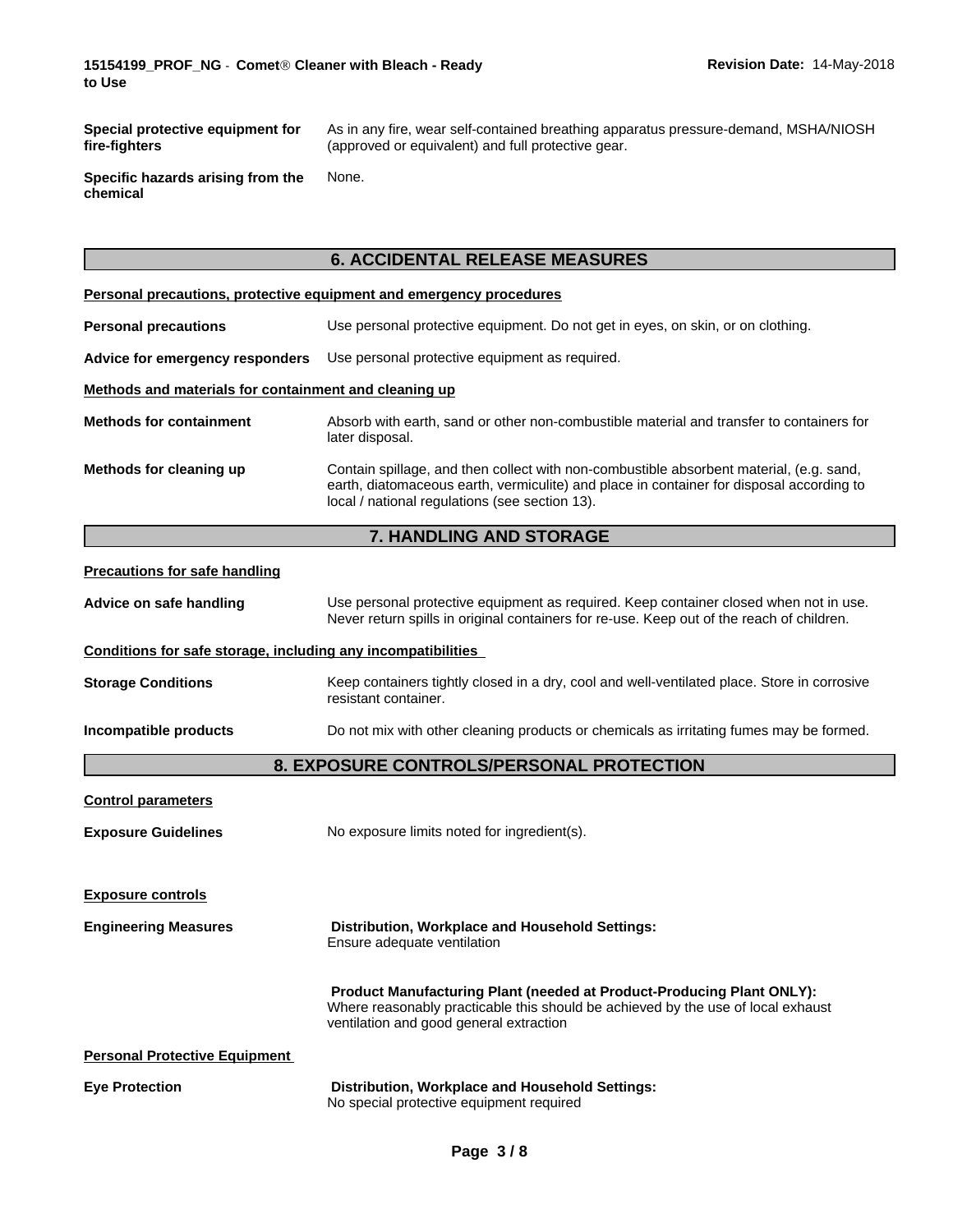| <b>Product Manufacturing Plant (needed at Product-Producing Plant ONLY):</b><br>Use appropriate eye protection    |
|-------------------------------------------------------------------------------------------------------------------|
| Distribution, Workplace and Household Settings:<br>No special protective equipment required                       |
| Product Manufacturing Plant (needed at Product-Producing Plant ONLY):<br>Protective gloves                        |
| Distribution, Workplace and Household Settings:<br>No special protective equipment required                       |
| <b>Product Manufacturing Plant (needed at Product-Producing Plant ONLY):</b><br>Wear suitable protective clothing |
| Distribution, Workplace and Household Settings:<br>No special protective equipment required                       |
|                                                                                                                   |

**Product Manufacturing Plant (needed at Product-Producing Plant ONLY):** In case of inadequate ventilation wear respiratory protection

# **9. PHYSICAL AND CHEMICAL PROPERTIES**

| Physical State @20°C                                           | Liquid                                                            |                                                                                                    |
|----------------------------------------------------------------|-------------------------------------------------------------------|----------------------------------------------------------------------------------------------------|
| Appearance                                                     | Clear                                                             |                                                                                                    |
| Odor                                                           | Scented                                                           |                                                                                                    |
| <b>Odor threshold</b>                                          | No information available                                          |                                                                                                    |
| Property                                                       | Values                                                            | Note                                                                                               |
| pH value                                                       | $12.6 - 13.4$                                                     |                                                                                                    |
| <b>Melting Point / Freezing Point</b>                          | Not available                                                     | Not available. This property is not relevant for<br>the safety and classification of this product  |
| Boiling point / boiling range                                  | No information available                                          |                                                                                                    |
| <b>Flash point</b>                                             | > 93.3 °C / > 200 °F                                              | Does not sustain combustion.                                                                       |
| <b>Evaporation rate</b>                                        | Not available                                                     | Not available. This property is not relevant for<br>the safety and classification of this product  |
| Flammability (solid, gas)                                      | Not available                                                     | Not applicable. This property is not relevant<br>for liquid product forms                          |
| <b>Flammability Limits in Air</b>                              |                                                                   |                                                                                                    |
| <b>Upper flammability limit</b>                                | No information available                                          |                                                                                                    |
| <b>Lower Flammability Limit</b>                                | No information available                                          |                                                                                                    |
| Vapor pressure                                                 | No information available                                          | Not available. This property is not relevant for<br>the safety and classification of this product  |
| Vapor density                                                  | Not available                                                     | Not available. This property is not relevant for<br>the safety and classification of this product  |
| <b>Relative density</b>                                        | 1.045                                                             |                                                                                                    |
| <b>Water solubility</b>                                        | 100%                                                              |                                                                                                    |
| Partition coefficient: n-octanol/waterNo information available |                                                                   | Not available. This property is not relevant for<br>the safety and classification of this product  |
| <b>Autoignition temperature</b>                                | Not available                                                     | Not available. This property is not relevant for<br>the safety and classification of this product. |
| <b>Decomposition temperature</b>                               | Not available                                                     | Not available. This property is not relevant for<br>the safety and classification of this product. |
| <b>Viscosity</b>                                               | No information available $\lt$ 10 cps                             |                                                                                                    |
| <b>Oxidizing properties</b>                                    | These substances will accelerate burning when involved in a fire. |                                                                                                    |
| <b>VOC Content (%)</b>                                         | products.                                                         | Products comply with US state and federal regulations for VOC content in consumer                  |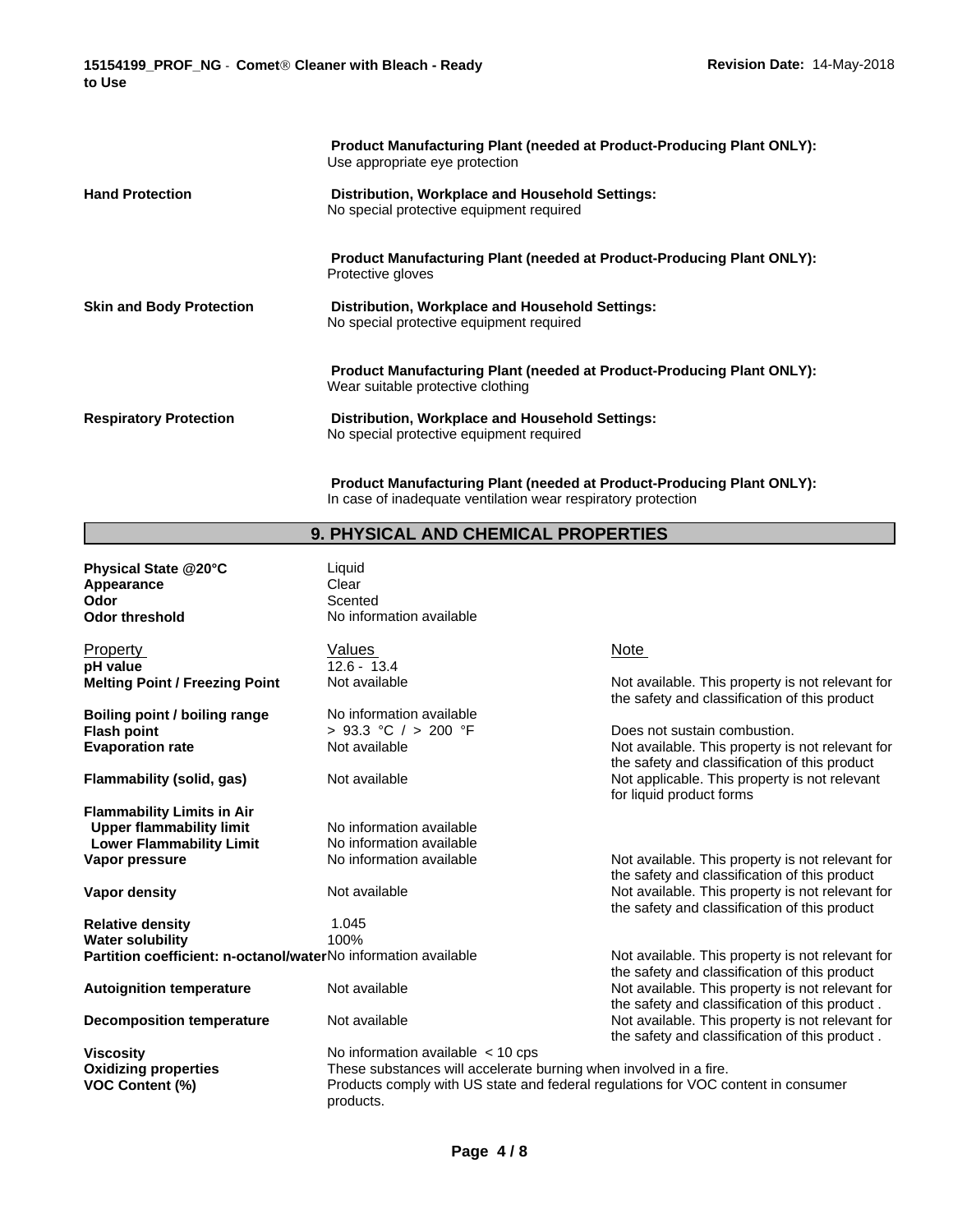## **10. STABILITY AND REACTIVITY**

| <b>Reactivity</b>               | None under normal use conditions.                                                       |
|---------------------------------|-----------------------------------------------------------------------------------------|
| <b>Stability</b>                | Stable under normal conditions.                                                         |
| <b>Hazardous polymerization</b> | Hazardous polymerization does not occur.                                                |
| <b>Hazardous Reactions</b>      | None under normal processing.                                                           |
| <b>Conditions to Avoid</b>      | None under normal processing.                                                           |
| Incompatible materials          | Do not mix with other cleaning products or chemicals as irritating fumes may be formed. |

**Hazardous Decomposition Products** None under normal use conditions.

## **11. TOXICOLOGICAL INFORMATION**

#### **Product Information**

**Information on likely routes of exposure**

| <b>Inhalation</b>   | No known effect.    |
|---------------------|---------------------|
| <b>Skin contact</b> | No known effect.    |
| <b>Ingestion</b>    | No known effect.    |
| Eye contact         | Irritating to eyes. |

## **Delayed and immediate effects as well as chronic effects from short and long-term exposure**

| <b>Acute toxicity</b>             | No known effect.    |
|-----------------------------------|---------------------|
| <b>Skin corrosion/irritation</b>  | No known effect.    |
| Serious eye damage/eye irritation | Irritating to eyes. |
| <b>Skin sensitization</b>         | No known effect.    |
| <b>Respiratory sensitization</b>  | No known effect.    |
| Germ cell mutagenicity            | No known effect.    |
| <b>Neurological Effects</b>       | No known effect.    |
| <b>Reproductive toxicity</b>      | No known effect.    |
| Developmental toxicity            | No known effect.    |
| <b>Teratogenicity</b>             | No known effect.    |
| <b>STOT - single exposure</b>     | No known effect.    |
| <b>STOT - repeated exposure</b>   | No known effect.    |
| <b>Target Organ Effects</b>       | No known effect.    |
| <b>Aspiration hazard</b>          | No known effect.    |
| Carcinogenicity                   | No known effect.    |

## **Component Information**

| <b>Chemical Name</b>            | <b>CAS-No</b> | Oral LD50 | Dermal LD50                                                              | <b>Inhalation LC50</b> |
|---------------------------------|---------------|-----------|--------------------------------------------------------------------------|------------------------|
| Sulfuric acid monododecyl ester | 151-21-3      |           | $ 977 \text{ mg/kg}$ bw (OECD 401) $  > 2000 \text{ mg/kg}$ bw (OECD $ $ |                        |
| sodium salt (1:1)               |               |           | 402)                                                                     |                        |
| Sodium hypochlorite             | 7681-52-9     |           | $\sim$ 20000 mg/kg bw (OECD)                                             | > 10.5 mg/L air (OECD  |
|                                 |               |           | 402)                                                                     | 403)                   |

## **12. ECOLOGICAL INFORMATION**

### **Ecotoxicity**

Harmful to aquatic organisms.

#### **Persistence and degradability** No information available.

**Bioaccumulative potential** No information available.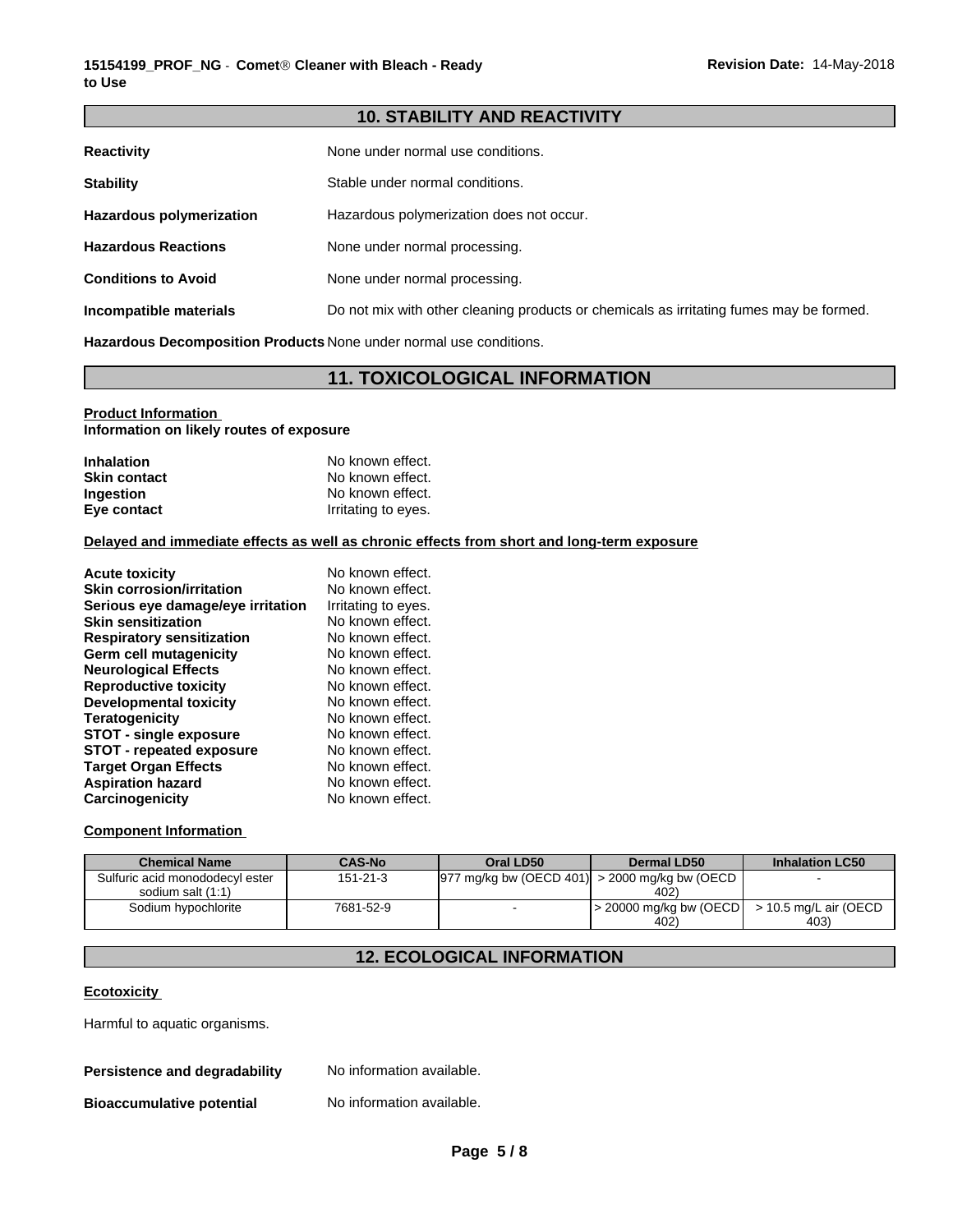**15154199\_PROF\_NG** - **CometÒCleaner with Bleach - Ready to Use**

# **Mobility** No information available.

**Other adverse effects** No information available.

## **13. DISPOSAL CONSIDERATIONS**

| Products covered by this SDS, in their original form, when disposed as waste, are corrosive<br>hazardous waste, D002, according to Federal RCRA regulations (40 CFR 261). Disposal<br>should be in accordance with local, state and federal regulations. |
|----------------------------------------------------------------------------------------------------------------------------------------------------------------------------------------------------------------------------------------------------------|
| Disposal should be in accordance with applicable regional, national and local laws and<br>regulations.                                                                                                                                                   |
| California Hazardous Waste Codes 331                                                                                                                                                                                                                     |
|                                                                                                                                                                                                                                                          |

## **14. TRANSPORT INFORMATION**

| <b>DOT</b>                        |                                                                                               |
|-----------------------------------|-----------------------------------------------------------------------------------------------|
| UN no                             | <b>UN1760</b>                                                                                 |
| UN Proper shipping name           | CORROSIVE LIQUID, N.O.S                                                                       |
| <b>Description</b>                | UN1760, CORROSIVE LIQUIDS, N.O.S. (Sodium hypochlorite, Sodium hydroxide), 8, III             |
| <b>Hazard Class</b>               | 8                                                                                             |
| <b>Packing Group</b>              | III                                                                                           |
| <b>Reportable Quantity (RQ)</b>   | (Sodium hypochlorite: RQ (kg)= 45.40)                                                         |
| <b>Special Provisions</b>         | IB3, T7, TP1, TP28                                                                            |
| <b>Packaging Exceptions</b>       | 154                                                                                           |
| <b>Bulk packaging</b>             | 241                                                                                           |
| <b>Non-bulk Packaging</b>         | 203                                                                                           |
| <b>Emergency Response Guide</b>   | 154                                                                                           |
| <b>Number</b>                     |                                                                                               |
| <b>DOT Comment</b>                | The shipper is responsible for identifying any exemptions, including Limited Quantity, that   |
|                                   | may apply based on package size                                                               |
|                                   |                                                                                               |
| <b>IMDG</b>                       |                                                                                               |
| <b>UN Number</b>                  | <b>UN1760</b>                                                                                 |
| <b>UN Proper shipping name</b>    | CORROSIVE LIQUID, N.O.S.                                                                      |
| <b>Description</b>                | UN1760, CORROSIVE LIQUID, N.O.S. (Sodium hypochlorite, Sodium hydroxide), 8, III              |
| <b>Transport hazard class(es)</b> | 8                                                                                             |
| <b>Packing Group</b>              | III                                                                                           |
| Special precautions for user      | 274, 223                                                                                      |
| EmS-No                            | $F-A, S-B$                                                                                    |
| <b>IMDG Comment</b>               | The shipper is responsible for identifying any exemptions, including Limited Quantity, that   |
|                                   | may apply based on package size.                                                              |
| IATA                              |                                                                                               |
| UN no                             | <b>UN1760</b>                                                                                 |
| UN Proper shipping name           | CORROSIVE LIQUID, N.O.S.                                                                      |
| <b>Description</b>                | UN1760, CORROSIVE LIQUID, N.O.S. (Sodium hypochlorite, Sodium hydroxide), 8, III              |
| <b>Hazard Class</b>               | 8                                                                                             |
| <b>Packing Group</b>              | $\mathbf{III}$                                                                                |
| Special precautions for user      | A3, A803                                                                                      |
| <b>Comments</b>                   | . The shipper is responsible for identifying any exemptions, including Limited Quantity, that |
|                                   | may apply based on package size.                                                              |
|                                   |                                                                                               |

# **15. REGULATORY INFORMATION**

**U.S. Federal Regulations**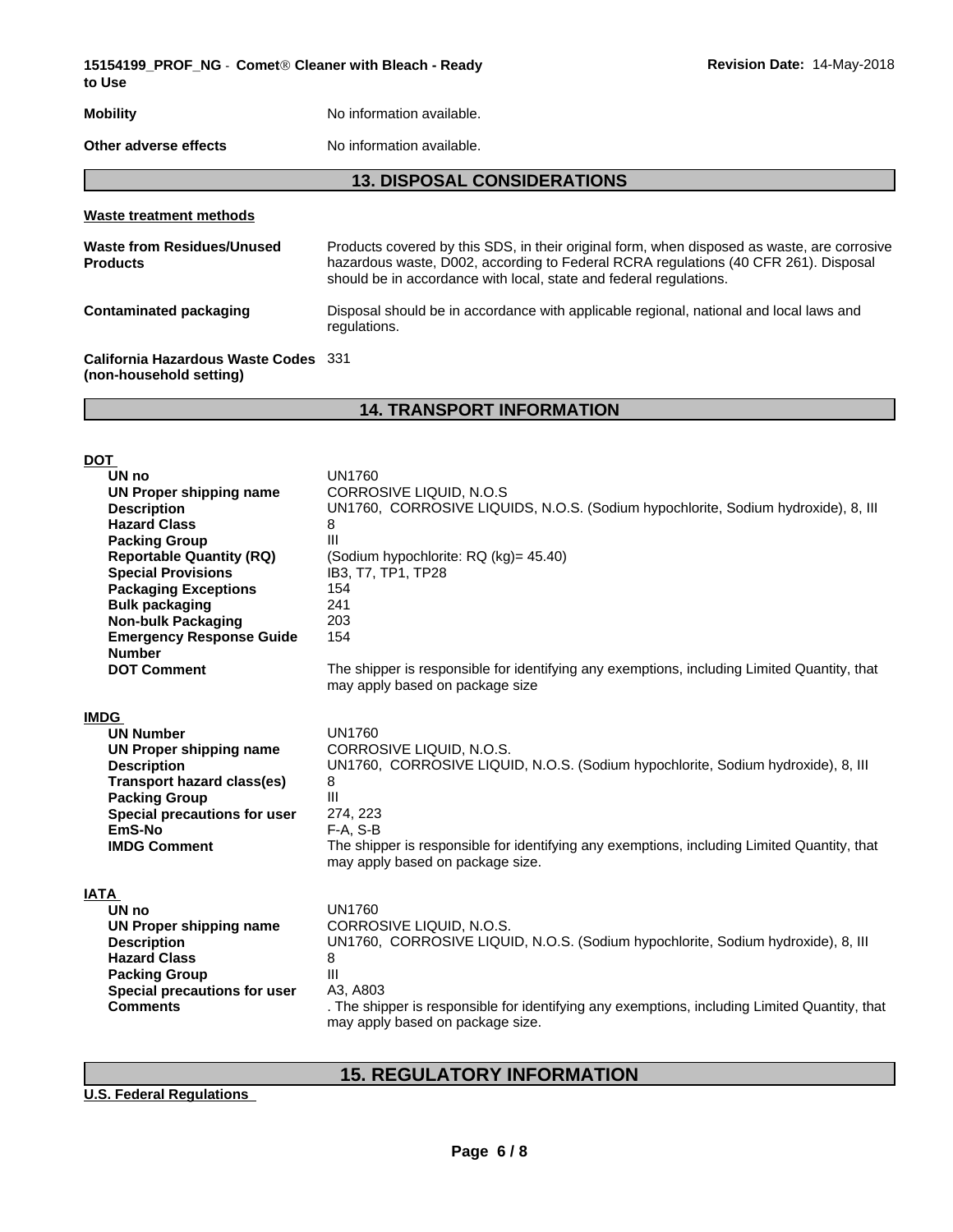## **15154199\_PROF\_NG** - **CometÒCleaner with Bleach - Ready to Use**

#### **SARA 313**

Section 313 of Title III of the Superfund Amendments and Reauthorization Act of 1986 (SARA). This product does not contain any chemicals which are subject to the reporting requirements of the Act and Title 40 of the Code of Federal Regulations, Part 372

### **CERCLA**

This material, as supplied, contains one or more substances regulated as a hazardous substance under the Comprehensive Environmental Response Compensation and Liability Act (CERCLA) (40 CFR 302):.

| <b>Chemical Name</b> | <b>CAS-No</b> | <b>Hazardous</b><br><b>Substances RQs</b> | l Extremelv Hazardous I<br><b>Substances RQs</b> | <b>CERCLA/SARA 302</b><br>TPQ |
|----------------------|---------------|-------------------------------------------|--------------------------------------------------|-------------------------------|
| Sodium hypochlorite  | 7681-52-9     | 100 lb                                    |                                                  |                               |
| Sodium hydroxide     | 1310-73-2     | 1000 lb                                   |                                                  |                               |

### **Clean Air Act,Section 112 Hazardous Air Pollutants (HAPs) (see 40 CFR 61)**

This product does not contain any substances regulated as hazardous air pollutants (HAPS) under Section 112 of the Clean Air Act Amendments of 1990.

#### **Clean Water Act**

.

This product contains the following substances which are regulated pollutants pursuant to the Clean Water Act (40 CFR 122.21 and 40 CFR 122.42):.

| <b>Chemical Name</b> | <b>CAS-No</b> | <b>CWA - Reportable</b><br>Quantities | <b>CWA - Toxic</b><br><b>Pollutants</b> | <b>CWA - Priority</b><br><b>Pollutants</b> | <b>CWA - Hazardous</b><br><b>Substances</b> |
|----------------------|---------------|---------------------------------------|-----------------------------------------|--------------------------------------------|---------------------------------------------|
| Sodium hypochlorite  | 7681-52-9     | 100 lb                                |                                         |                                            |                                             |
| Sodium hvdroxide     | 1310-73-2     | 1000 lb                               |                                         |                                            |                                             |

#### **California Proposition 65**

This product is not subject to warning labeling under California Proposition 65.

#### **U.S. State Regulations (RTK)**

| <b>Chemical Name</b>   | <b>CAS-No</b> | <b>New</b><br><b>Jersey</b> |
|------------------------|---------------|-----------------------------|
| Sodium<br>hypochlorite | 7681-52-9     |                             |
|                        |               |                             |
|                        | .             | ___<br>____                 |

| Chemical<br><b>Name</b> | -Nc<br>. .                   | <b>Massachusetts</b> |
|-------------------------|------------------------------|----------------------|
| ⊦h∨pochlorite<br>odiumص | $\sim$ $\sim$<br>7681<br>ാ∠∹ |                      |

| <b>Chemical Name</b>   | <b>CAS-No</b>       | Pennsvlvania |
|------------------------|---------------------|--------------|
| hypochlorite<br>sodium | 7681-52-9           |              |
| hvdroxide<br>30dium    | $73 - $<br>، -10% ` |              |

| 'homi<br><b>'ame</b>               | <b>AS-No</b>                           | $-1$ of $-1$<br>∽ isidilu - |
|------------------------------------|----------------------------------------|-----------------------------|
| . .<br>pochlorite<br>ווומסצ<br>nın | $\sim$ $\sim$<br>$7681 -$<br>$\sim$ 1/ |                             |

#### **International Inventories**

#### **United States**

All intentionally-added components of this product(s) are listed on the US TSCA Inventory.

#### **Canada**

This product is in compliance with CEPA for import by P&G.

#### **Legend**

United States Toxic Substances Control Act Section 8(b) Inventory (TSCA)  **CEPA** - Canadian Environmental Protection Act